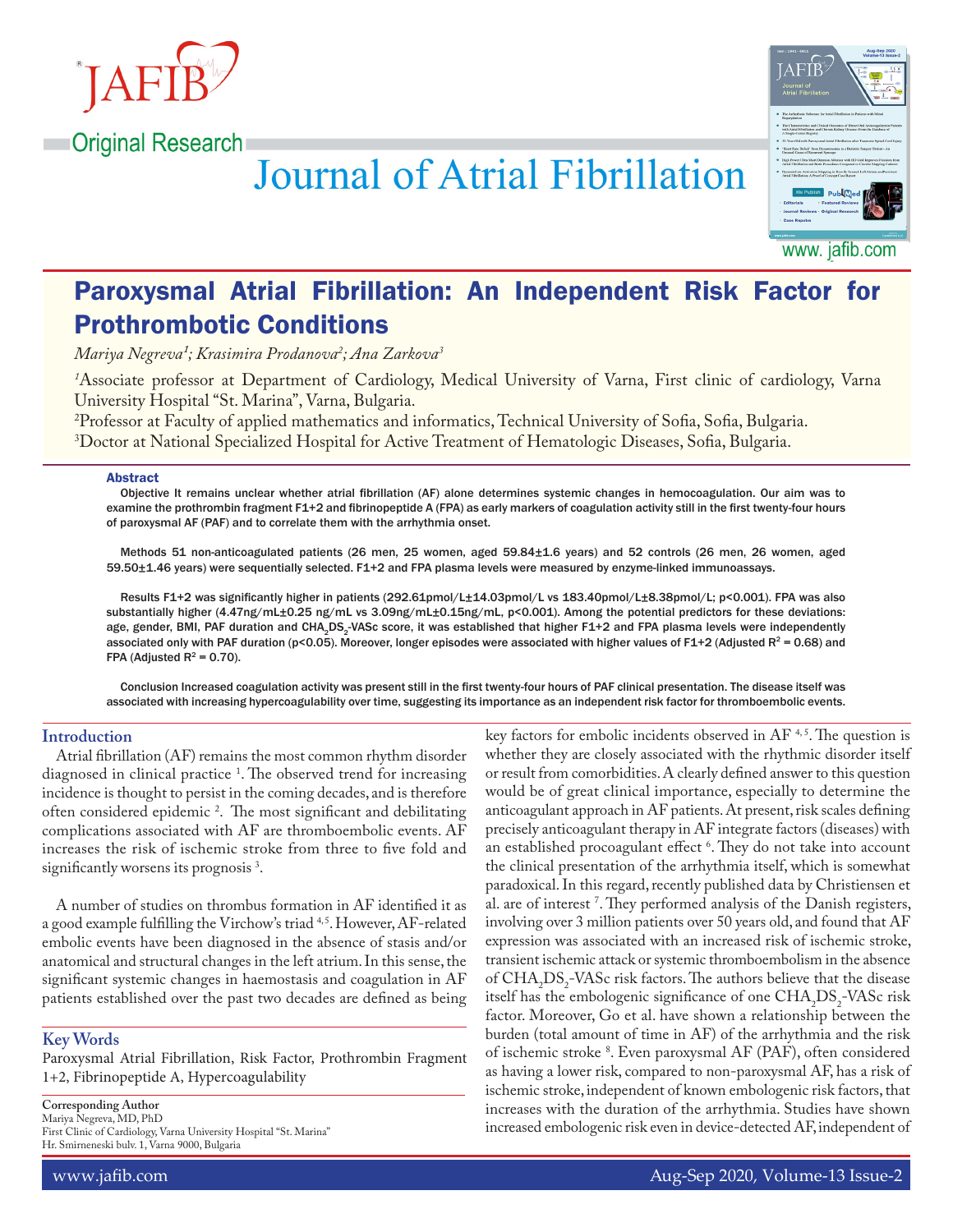other risk factors <sup>9, 10, 11</sup>. This has led some authors to suggest a possibility of improving stroke risk stratification by combining the rating scale with AF presence/duration or burden <sup>11</sup>. In this respect, it is appropriate to emphasize that the duration of PAF, defined as embologenic in studies, is too short. In recent years, data on AF have been presented, establishing it as an independently associated risk factor for stroke events. It remains unclear whether this fact is related to systemic changes in hemocoagulation and to what extent AF expression itself is associated with systemic activation of coagulation. This determined the aim of our study: to investigate the early markers of coagulation activity prothrombin fragment  $1+2$  (F1+2) and fibrinopeptide A (FPA) in the first hours of PAF (up to the 24th hour), and to seek connection between them and the manifestation of the rhythmic disturbance.

## **Material and methods**

# Study design

The clinical study was conducted at the First Cardiology Clinic of the University Hospital in Varna, Bulgaria after approval by the local ethics committee (9/14.10.2010). The study was carried out in accordance with the Declaration of Helsinki for the period October 2010 – May 2012 12. Patients with PAF episode duration <24 hours, persistent at hospitalization, were screened using the exclusion criteria below: diseases and conditions associated with changes in hemocoagulation. The participants were selected sequentially. Diagnosis was accepted after electrocardiography.

A control group of outpatient volunteers without anamnestic or electrocardiographic AF data at the time of screening was also formed. Controls were selected on the basis of the exclusion criteria.

The patient and control groups were matched by gender, age, body mass index (BMI), deleterious habits, comorbidities and treatment. This was incorporated into the study design in order to eliminate the possible influence of these factors on the hemostatic profile.



Figure 1: Plasma level of prothrombin fragment F1+2 (F1+2) measured in pmol/L in control and patient groups.



Figure 2: Plasma level of fibrinopeptide A (FPA) measured in ng/mL in control and patient groups.

Peripheral venous blood was collected once from each study participant to study plasma levels of F1+2 and FPA. In patients, this was done immediately after hospitalization and diagnosis, and in controls during outpatient examination.

#### Exclusion criteria:

1. cardiovascular diseases: ischemic heart disease, heart failure, highgrade and/or uncontrolled hypertension, moderate or severe acquired valve defects, cardiomyopathy, implanted device for the treatment of rhythm-conduction disorders, inflammatory heart disease, congenital heart diseases;

2. other diseases: kidney or liver failure, inflammatory and/or infectious diseases, neoplastic and autoimmune diseases, chronic pulmonary insufficiency, endocrine disorders (except for non-insulin dependent, well-controlled DM type 2); previous thromboembolic incidents, bleeding diathesis, miscarriages (for women);

3. intake of hormone replacement therapy, contraceptives, oral anticoagulants or antiplatelet drugs, pregnancy, systemic intake of analgesics (incl. NSAIDs), obesity with BMI >35;

4. unsuccessful restoration of sinus rhythm with drugs (propafenone) (for the patient group)

# Study population

A total of 338 patients were screened, from which 51 (26 men and 25 women) with a mean age of 59.84±1.60 years (31-77 years) were sequentially selected. 287 patients were dropped due to exclusion criteria. The control group was formed as a result of screening 169 outpatients who visited their GP for annual check-up. 52 (26 males, 26 females) were sequentially selected. Their mean age was  $59.50 \pm 1.46$ years (30-76 years).

Patients and controls were selected for the study after the study design was explained in advance and after signing informed consent.

#### Laboratory procedures

Blood samples were collected in a coagulation 3.2% sodium citrate tube (VACUETTE, Greiner Bio-One North America, Inc.) and a heparin tube (VACUETTE, Greiner Bio-One North America, Li Hep). Subsequently they were centrifuged and the resulting plasma was separated and stored strictly according to the manufacturer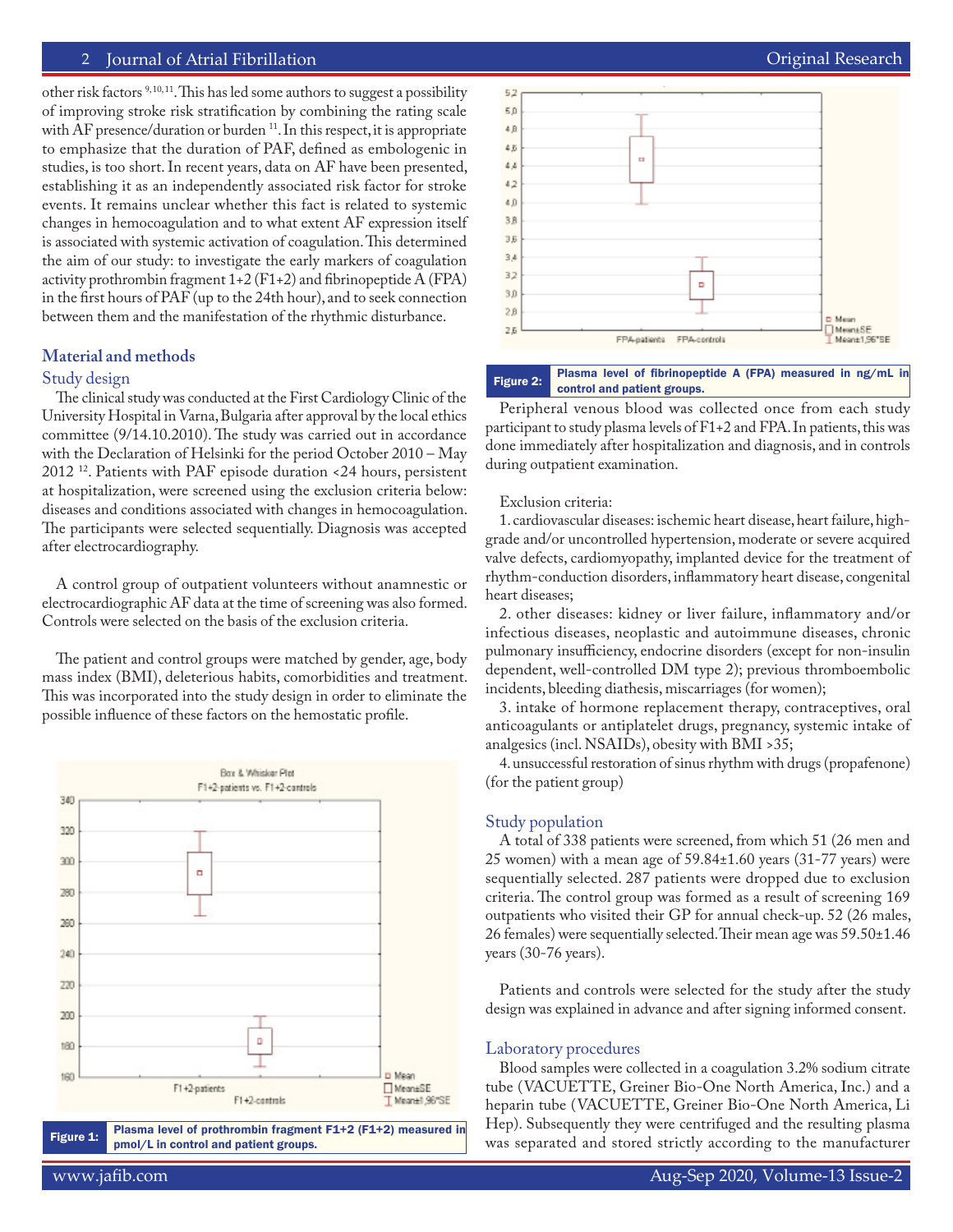

Figure 3: The mean values and 95% confidence limits of F1+2 plasma levels in women and men with PAF (0-values in women; 1- values in men)

requirements in plastic tubes at -20°C for up to 1 month. Quantitative determination of F 1+2 in plasma was performed by an enzymelinked immunoassay technique (F1+2 enzyme (monoclonal) Siemens Healthcare Diagnostics Products GmbH, Marburg, Germany). A competitive enzyme-linked immunosorbent assay was used to determine plasma FPA levels (ELISA FPA, USCN Life Science, Wuhan, China).

Each indicator was examined twice and the arithmetic mean was taken into account.

# Statistical analysis

All analyses were conducted using STATISTICA 13.3.0, StatSoft Inc, USA.

Continuous variables were expressed as mean ± standard error of the



#### Table 1: Clinical characteristics of the participants.

|                                                                                   | <b>Patients with</b><br>PAF                            | <b>Control group</b>                                | P values                                     |
|-----------------------------------------------------------------------------------|--------------------------------------------------------|-----------------------------------------------------|----------------------------------------------|
| <b>Number of participants</b>                                                     | 51                                                     | 52                                                  | $p = 0.89$                                   |
| Mean age (years)                                                                  | 59.84+1.60                                             | 59.50+1.46                                          | p=0.87                                       |
| Men/Women                                                                         | 26/25                                                  | 26/26                                               | $p=1/p=0.93$                                 |
| <b>Accompanying diseases</b>                                                      |                                                        |                                                     |                                              |
| <b>Hypertension</b><br>Diabetes mellitus type 2                                   | 37 (72.54%)<br>3(5.88%)                                | 34 (65.38%)<br>$2(3.84\%)$                          | $p=0.44$<br>$p=0.62$                         |
| <b>Dyslipidemia</b>                                                               | 4 (7.84%)                                              | 3(5.77%)                                            | $p = 0.69$                                   |
| <b>Medicaments for Hypertension</b><br>and Dyslipidemia                           |                                                        |                                                     |                                              |
| <b>Beta blockers</b><br><b>ACE inhibitors</b><br><b>Sartans</b><br><b>Statins</b> | 19 (37.25%)<br>15 (29.41%)<br>11 (21.57%)<br>4 (7.84%) | 17 (32.69%)<br>14 (26.92%)<br>9(17.31%)<br>3(5.77%) | $p=0.62$<br>p=0.78<br>$p=0.58$<br>$p = 0.69$ |
| <b>Deleterious habits</b>                                                         |                                                        |                                                     |                                              |
| <b>Smoking</b><br><b>Alcohol intake</b>                                           | 8(15.69%)<br>7(13.72%)                                 | 7(13.46%)<br>6(11.53%)                              | $p=0.75$<br>$p=0.74$                         |
| BMI ( $kg/m2$ )                                                                   | 23.85±0.46                                             | 24.95±0.45                                          | $p=0.09$                                     |
| CHA, DS, -VASc score                                                              |                                                        | No score                                            |                                              |
| Number of patients with score < 2<br>Number of patients with score $\geq 2$       | 25<br>26                                               |                                                     |                                              |

mean (SE) and categorical variables were expressed as percentage of the total group. Normality of distribution was assessed by the Kolmogorov-Smirnoff test. Two-tailed Student's t-test for independent samples was used to compare quantitative variables. Fisher's exact or Pearson's chisquare tests were used to compare categorical variables and occurrence frequency. Values p<0.05 were adopted for statistically significant.

Simple linear regressions were used to determine the associations between the values of the coagulation activity markers F1+2 and FPA in AF (dependent continuous variables) and the explanatory continuous variables age, BMI and PAF duration (time spent in AF until hospitalization) (independent variables). The relationships were analyzed using the linear equations:

$$
Yi=a+b*Xj
$$
,  $i=1,2$  and  $j=1,2,3$ ,

where  $Y_i$  were the values of dependent variables,  $X_i$  – independent variables, a and b – parameters of the regression equation.

Associations between F1+2 and FPA plasma levels in AF and the categorical independent variables sex and  $CHA_2DS_2 - VASc$  score were determined by an analysis of variance (ANOVA).Variables showing a

| Table 2:   | Echocardiographic parameters of the participants. |                          |                      |          |  |
|------------|---------------------------------------------------|--------------------------|----------------------|----------|--|
|            |                                                   | <b>Patients with PAF</b> | <b>Control group</b> | P values |  |
|            | <b>Echocardiographic indicators</b>               |                          |                      |          |  |
| LVEDD (mm) |                                                   | $52.57 + 0.58$           | $52.29 + 0.57$       | $p=0.73$ |  |
| LVESD (mm) |                                                   | $34.43 + 0.56$           | $34.73 + 0.48$       | $p=0.69$ |  |
| EF (%)     |                                                   | 62.98+0.70               | $61.54 + 0.58$       | $p=0.12$ |  |
| $IVS$ (mm) |                                                   | $10.37 + 0.23$           | $9.92 \pm 0.26$      | $p=0.20$ |  |
| PW (mm)    |                                                   | $10.24 + 0.21$           | $9.73 + 0.28$        | $p=0.16$ |  |
|            | LA volume $(mI/m2)$                               | $22.81 + 0.45$           | $23.82 + 0.48$       | $p=0.13$ |  |
| RVEDD (mm) |                                                   | $30.54 + 1.58$           | 29.17+1.52           | $p=0.18$ |  |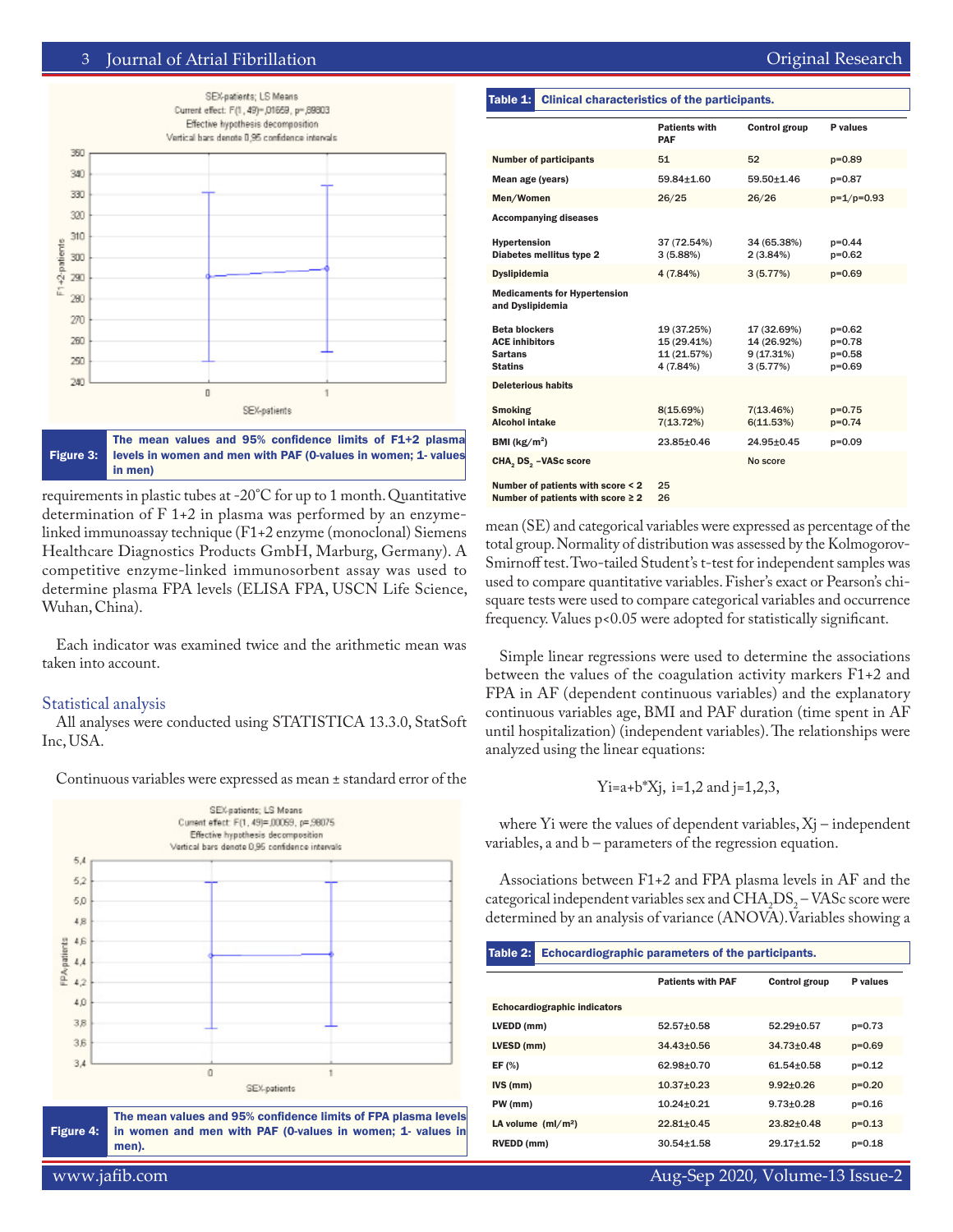Table 3: Univariate analysis showing the association between F1+2 plasma level in AF and independent variables age, BMI and PAF duration.

|                             |                   | $-$              |        |         |
|-----------------------------|-------------------|------------------|--------|---------|
|                             |                   |                  |        |         |
| Χj                          | a*<br>p-value     | B*<br>p-value    | $R***$ | $R2***$ |
| Age (years)                 | 260,59<br>0.05    | 0,53<br>0,67     | 0.06   | 0,001   |
| BMI $(kg/m2)$               | 259.42<br>0,05    | 1,39<br>0,75     | 0.05   | 0,002   |
| <b>PAF duration (hours)</b> | 167,68<br>< 0.001 | 15,31<br>< 0.001 | 0.83   | 0.68    |

\*a and b – estimated parameters of the regression equation; \*\* - values of the correlation coefficient R; \*\*\* - value of the coefficient of determination R2 (as an overall measure of model goodness-of-fits) for variable F1+2)

level of association p<0.05 were considered as prognostic.

## **Results**

# Study participants

No statistically significant difference was found between the two groups in terms of age, gender, accompanying diseases, treatment, deleterious habits and BMI (p> 0.05) (Table 1).

No difference was also found in transthoracic echocardiography indicators (p> 0.05) (Table 2).

The statistical analysis showed that patients were hospitalized between the 2nd and the 24th hour of the onset of the arrhythmia, most often at the 5th hour. The mean duration of episodes before hospitalization was 8.14±0.76 hours.

# Atrial fibrillation and blood coagulation activity markers

Plasma levels of F1+2 were significantly higher in the patient group compared to controls (292.61 pmol/L±14.03 pmol/L vs 183.40 pmol/L ± 8.38 pmol/L; p<0.001) (Fig. 1). Substantially higher were FPA levels in AF group  $(4.47 \text{ ng/mL} \pm 0.25 \text{ ng/mL}$  vs  $3.09 \text{ ng/mL} \pm 0.15 \text{ ng/mL}$ ,  $p \le 0.001$  (Fig 2).

As we can see from Table 3, the higher F1 + 2 levels found in PAF patients were independent of patients' age (p>0.05) and BMI (p>0.05). The duration of PAF (time spent in AF) was a significant predictor of coagulation indicator values (p <0.001). Based on  $R_2$ , 68.14% of the F1 + 2 variation could be predicted by the duration of the PAF.

Also, no correlation was found between FPA values and age (p> 0.05) and BMI (p> 0.05) of patients (Table 4). A correlation was found between coagulation indicator levels and PAF duration (p <0.001)

| Table 4:                    | Univariate analysis showing the association between FPA plasma<br>level in AF and independent variables age, BMI and PAF duration. |                 |        |         |  |  |
|-----------------------------|------------------------------------------------------------------------------------------------------------------------------------|-----------------|--------|---------|--|--|
|                             |                                                                                                                                    |                 |        |         |  |  |
| Χj                          | a*<br>p-value                                                                                                                      | h*<br>p-value   | $R***$ | $R2***$ |  |  |
| Age (years)                 | 3.93<br>0.005                                                                                                                      | 0.009<br>0.69   | 0.06   | 0.003   |  |  |
| BMI ( $\text{kg/m}^2$ )     | 3,71<br>0.05                                                                                                                       | 0.03<br>0.68    | 0.06   | 0.003   |  |  |
| <b>PAF duration (hours)</b> | 2,22<br>< 0.001                                                                                                                    | 0.28<br>< 0.001 | 0.84   | 0.70    |  |  |

\*a and b – estimated parameters of the regression equation; \*\* - values of the correlation coefficient R; \*\*\* - value of the coefficient of determination R2 (as an overall measure of model goodness-of-fits) for variable FPA)





(Table 4). Based on R2, 70.32% of the variation in FPA values were explained by the PAF duration values.

ANOVA analysis showed no differences between men and women with PAF with respect to plasma F1+2 levels (290.70 pmol/L±21.76 pmol/L vs 294.35 pmol/L±18.30 pmol/L; F-statistics p>0.05) and FPA (4.46 ng/mL ± 0.39 ng/mL vs 4.48 ng/mL±0.32 ng/mL; F-statistic p>0.05) (Figure 3 and Figure 4).

Results concerning  $CHA_2DS_2$  – VASc score as a predictor for F1+2 and FPA values in PAF are shown in Figure 5 and Figure 6. There was no difference in F1+2 values between patients with  $CHA<sub>2</sub>DS<sub>2</sub>$  $-$  VASc<2 and CHA<sub>2</sub>DS<sub>2</sub>  $-$  VASc $\geq$  (290.69 pmol/L±18.66 pmol/L vs 294.37 pmol/L $\pm$ 21.22 pmol/L; F-statistic > 0.05) as well as in FPA values  $(4.42 \text{ ng/mL} \pm 0.33 \text{ ng/mL}$  vs  $4.52 \text{ ng/mL} \pm 0.38 \text{ ng/mL}$ ; F-statistic p>0.05).



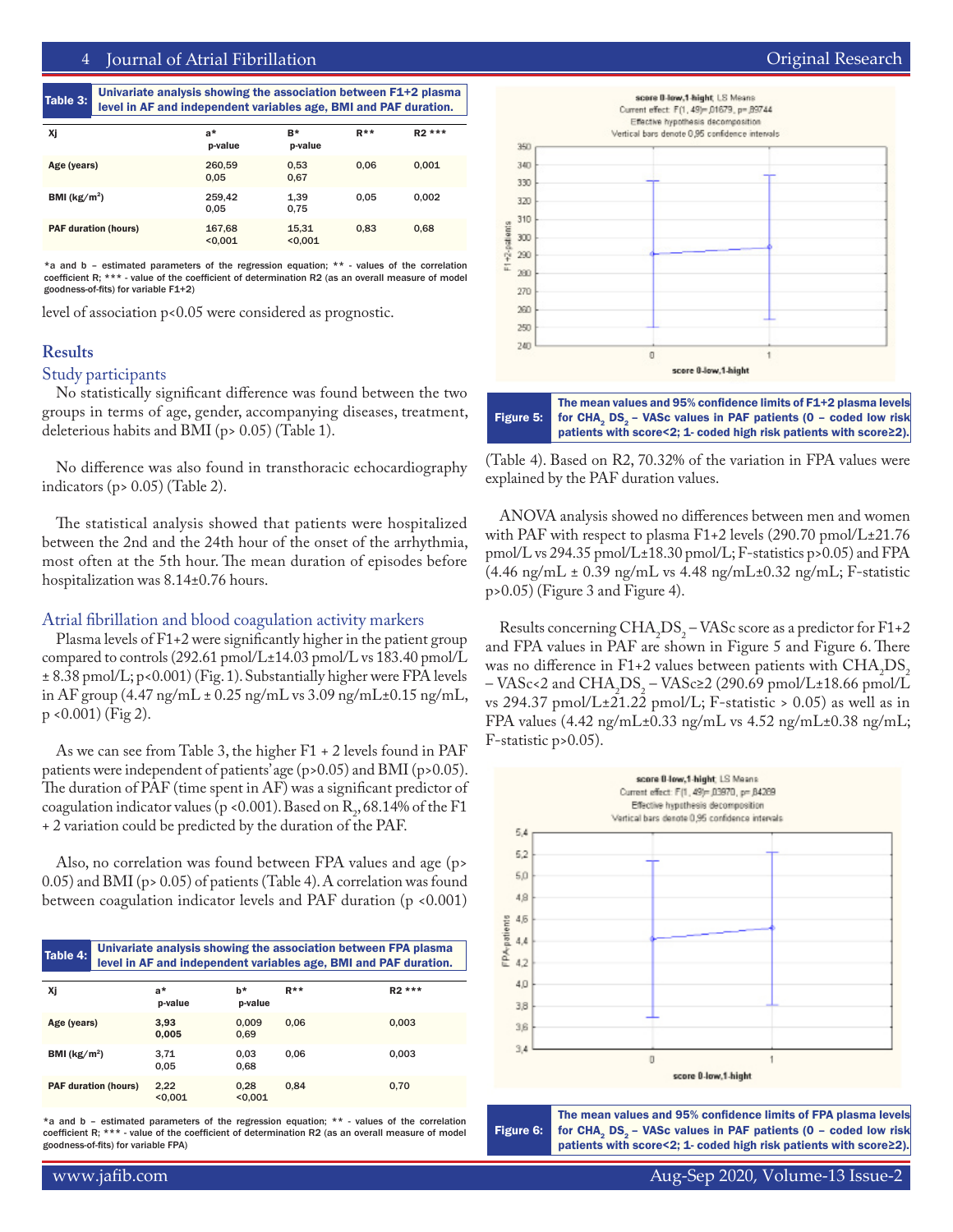## 5 Journal of Atrial Fibrillation Original Research Featured Review



Linear regression results showed a relationship between the plasma levels of studied indicators and the duration of the PAF episode. When the duration of the rhythm disorder increased, the values of F1+2 (R square =  $0.83$ ; p <  $0.001$ ) and FPA (R square =  $0.84$ ; p <  $0.001$ ) also increased (Figure 7, Figure 8).

#### **Discussion**

The conversion of prothrombin (prothrombin, FII) into its active thrombin form (thrombin, FIIa) is an essential step in the common terminal pathway of the coagulation cascade, in which the prothrombin fragment F1+2 is released. This is due to the fact that thrombin is a key molecule in the thrombus formation process 13. Its main effect is related to proteolytic cleavage from the fibrinopetide A (FPA) and fibrinopeptide B fibrinogen molecule and production of fibrin monomers, which then polymerize and form a stable clot. Thrombin is further involved in stabilizing the fibrin clot by activating factor XIII 14. It also activates the extrinsic and intrinsic coagulation pathway by directly activating coagulation factors V, VII, VIII and IX, enhances receptor-mediated platelet adhesion and aggregation, as well as the thrombin-activated fibrinolysis inhibitor<sup>14</sup>. All these effects



Figure 8: Correlation between FPA plasma levels and time spent in PAF (hours).

are unidirectional and lead to increased hemocoagulation activity. Therefore, thrombin is identified as one of the main catalysts for the coagulation process and its increased activity is a serious prerequisite for enhanced coagulation and thrombus formation. However, it is difficult to measure thrombin levels directly 15. Upon activation of the coagulation system in pathological conditions, a very small fraction (<1%) of circulating prothrombin is activated to thrombin, which in turn is rapidly neutralized by antithrombin. In contrast, the quantitative measurement of the stable molecule of the prothrombin fragment F1+2 obtained from the conversion of prothrombin to thrombin is considered to be a specific marker of thrombin generation in vivo 16, 17. It allows for good monitoring of thrombin synthesis and coagulation activity. In turn, FPA plasma levels are a good marker of thrombin activity and an assessment of the last step of the coagulation cascade, namely the conversion of fibrinogen to fibrin 15.

F1+2 and FPA are early markers of activated coagulation and may predict the onset of thromboembolic events <sup>18</sup>. As a good diagnostic marker in thrombotic conditions, they are significantly elevated in deep vein thrombosis, peripheral vascular disease, acute coronary vascular thrombosis and others. 18, 19, 20. Retention of high F1+2 levels for months after an acute coronary incident is associated with recurrent angina episodes and higher incidence of subsequent cardiac events <sup>21</sup>. In patients with malignancies, the indicator is an independent deep vein thrombosis predictor  $^{22}$ . High F1+2 and FPA plasma levels have also been found in AF patients<sup>23, 24, 25, 26</sup>. Studies so far, however, could not confirm whether the changes were associated with the arrhythmia itself or were provoked by the comorbidities of the studied populations. This was a major prerequisite for us to include the study of the comorbidities. As can be seen from the results obtained (Fig. 1 and Fig. 2), plasma levels of both indicators were higher in PAF patients compared to controls (p <0.001). The established deviations are of systemic nature that predetermines changes in coagulation at systemic level. There was increased thrombin generation and increased thrombin plasma activity, which was indicative of increased coagulation activity in the first twenty-four hours of the clinical manifestation of the arrhythmia. This leads us to accept that the early manifestation of PAF is associated with a tendency for hypercoagulability. Simple linear regression and ANOVA statistics showed that the observed difference in coagulation activity between patients and controls was independent of age, gender, BMI (p> 0.05; Table 3, Figs 3 and 4), and patients' embologenic risk (Figs. 5 and 6). There was no significant difference in coagulation activity between patients with low embologenic risk ( $\mathrm{CHA}_2\mathrm{DS}_2$ -VASc score < 2) and high risk of thromboembolic events  $\left(CHA_{2}DS_{2}\text{-VASC}\right)$ score ≥ 2). Plasma F1+2 and PFA levels depended on the duration of the PAF episode (Figs. 7 and 8). Longer episodes gave higher indicator values. The results led us to suggest that the rhythmic disturbance was itself a risk factor for the development of a prothrombotic condition, regardless of patient's age, gender or BMI. The clinical manifestation of PAF itself determines a state of hypercoagulability. This is a prerequisite to accept the independent embologenic potential of the disease, which increases with the duration of its clinical manifestation. Longer episodes were associated with more significant changes in coagulation. The obtained results provide a good basis for finding the place of AF itself in the embologenic risk scales, associated with its clinical expression. This would probably also change the anticoagulant approach to AF patients.